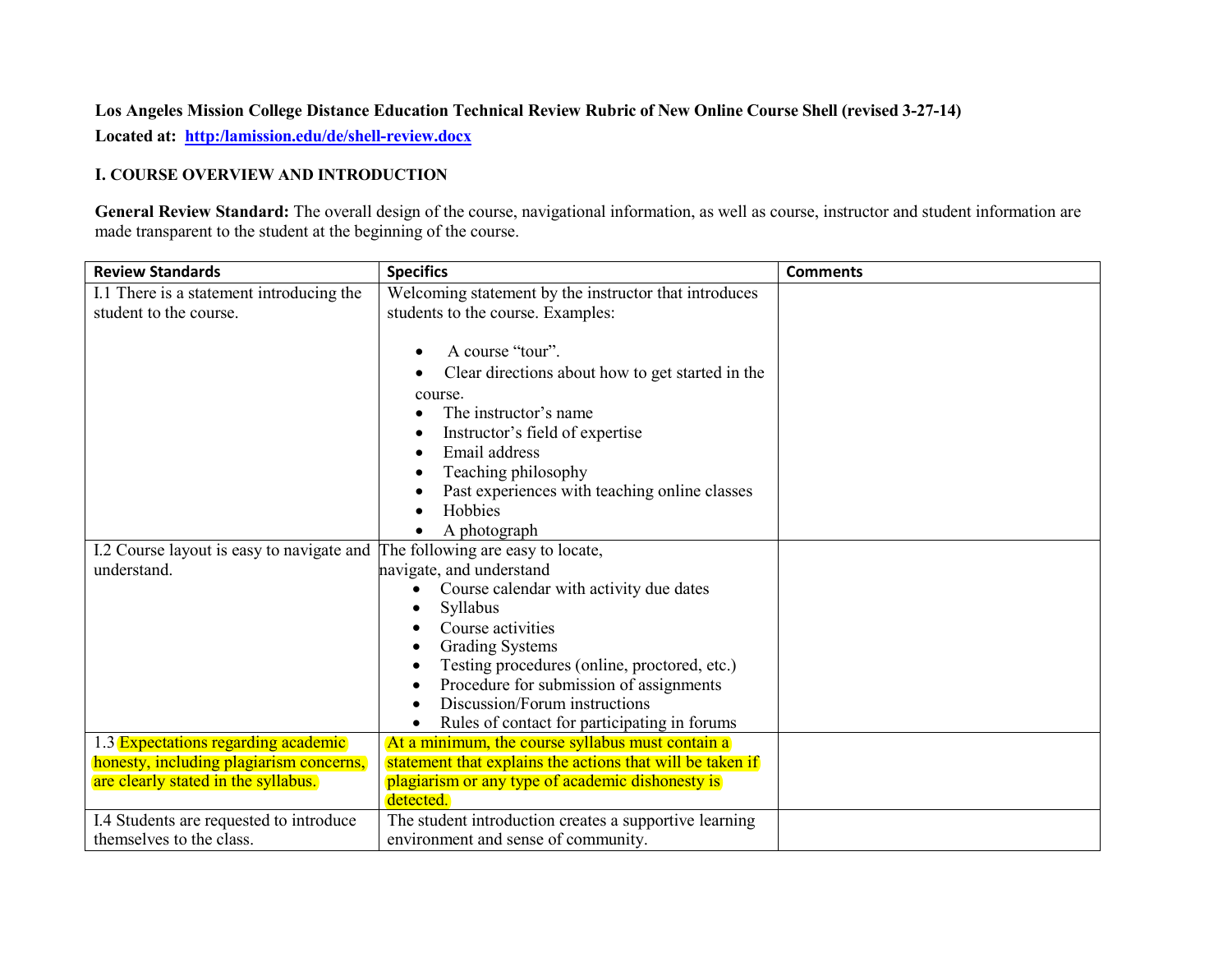| • Instructors should consider providing an<br>example of an introduction and/or start the<br>process by introducing themselves. |  | Look for:<br>• A request that students introduce themselves<br>along with instructions on where and how<br>they should do so<br>• Instructors may ask students to answer specific<br>questions (such as why they are taking the<br>course, what concerns they have, what they<br>expect to learn,) or may choose to let the<br>student decide. |  |
|---------------------------------------------------------------------------------------------------------------------------------|--|------------------------------------------------------------------------------------------------------------------------------------------------------------------------------------------------------------------------------------------------------------------------------------------------------------------------------------------------|--|
|---------------------------------------------------------------------------------------------------------------------------------|--|------------------------------------------------------------------------------------------------------------------------------------------------------------------------------------------------------------------------------------------------------------------------------------------------------------------------------------------------|--|

## **II. STUDENT LEARNING OUTCOMES**

**General Review Standard:** Expected learning outcomes are clearly defined and explained. They assist the learner to focus on learning objectives.

| <b>Review Standards</b>                 | <b>Specifics</b>                                      | <b>Comments</b> |
|-----------------------------------------|-------------------------------------------------------|-----------------|
| II.1 The posted outcomes of the course  | All outcomes from the approved course outline must be |                 |
| include the outcomes in the approved    | present on the syllabus of the course being reviewed. |                 |
| course outline. Any additional outcomes |                                                       |                 |
| used are observable, measurable, and    |                                                       |                 |
| achievable.                             |                                                       |                 |

#### **III. ASSESSMENT AND MEASUREMENT**

**General Review Standard:** Assessment strategies are established ways to measure effective learning, assess learner progress by reference to stated objectives, and are designed as essential to the learning process.

| <b>Review Standards</b>                            | <b>Specifics</b>                                | Comments |
|----------------------------------------------------|-------------------------------------------------|----------|
| III.1 Multiple methods of assessment               | Example that DOES meet the                      |          |
| measure the achievement of stated course standard: |                                                 |          |
| outcomes and learning objectives.                  | Students are required to write papers, interact |          |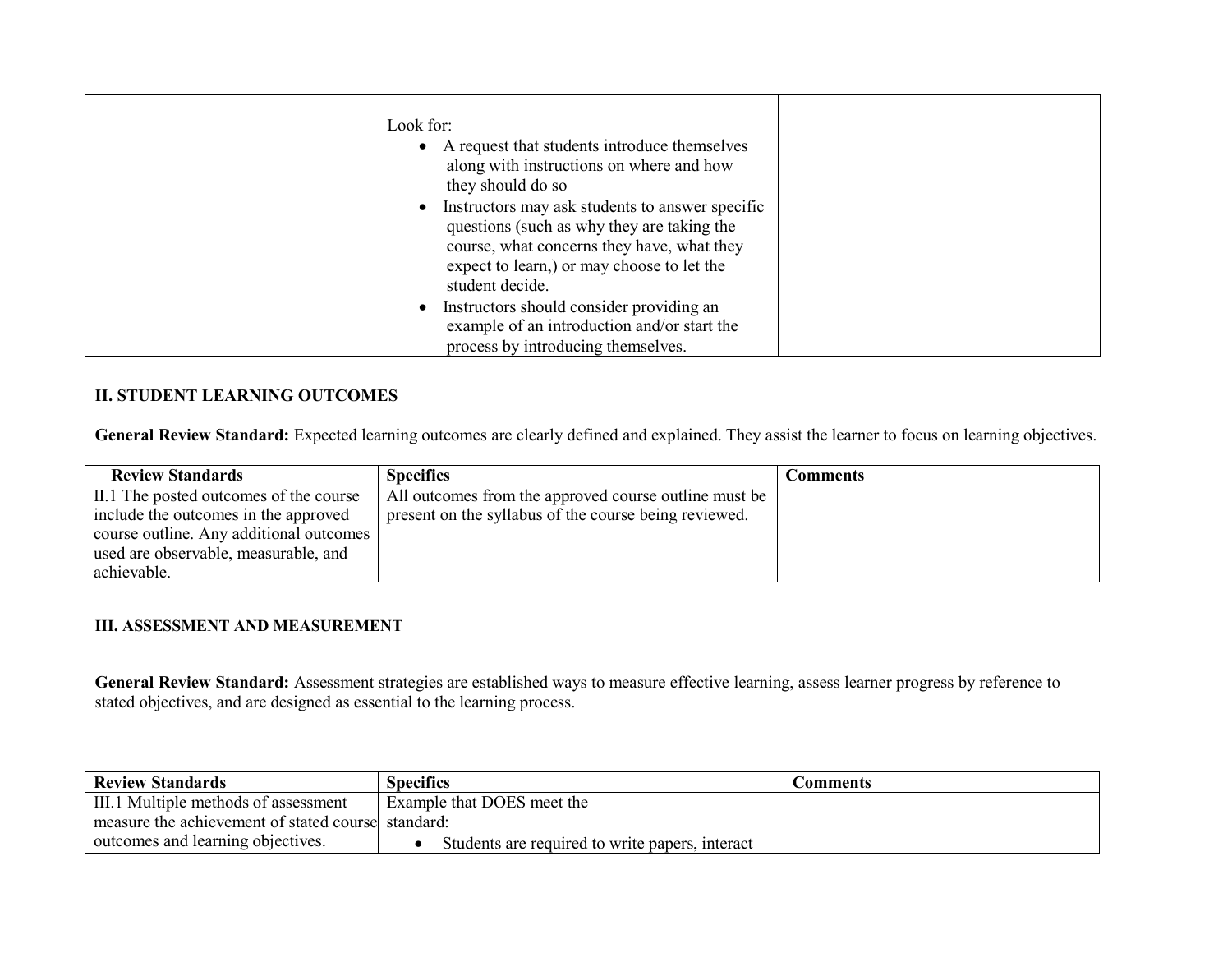|                                            | with others through                                           |  |
|--------------------------------------------|---------------------------------------------------------------|--|
|                                            | electronic discussions,                                       |  |
|                                            | take quizzes, etc.                                            |  |
|                                            | Example that does NOT:                                        |  |
|                                            | Students are required to take tests and no other<br>$\bullet$ |  |
|                                            | method of assessment is utilized                              |  |
| III.2 The grading policy is easy to locate | The grading policy needs to be easy to locate<br>$\bullet$    |  |
| and understand.                            | and access.                                                   |  |
|                                            | Language used to describe how course                          |  |
|                                            | activities are graded and how the final grade is              |  |
|                                            | calculated, should be easy to understand.                     |  |
| III.3 Assessment and measurement           | Students learn more effectively if they receive frequent,     |  |
| strategies provide appropriate feedback    | meaningful, and rapid feedback.                               |  |
| to the learner.                            | This feedback may come from the instructor directly,          |  |
|                                            | from assignments and assessments that have feedback           |  |
|                                            | built into them, or even from other students. Examples:       |  |
|                                            | Instructor participation in a discussion<br>$\bullet$         |  |
|                                            | assignment.                                                   |  |
|                                            | Writing assignments that require submission of                |  |
|                                            | a draft for instructor comment and suggestions                |  |
|                                            | for improvement.                                              |  |
|                                            | Self-mastery tests and quizzes that include<br>$\bullet$      |  |
|                                            | informative feedback with each answer                         |  |
|                                            | choice.                                                       |  |
|                                            | Interactive games and simulation that have<br>$\bullet$       |  |
|                                            | feedback built in.                                            |  |
|                                            |                                                               |  |
|                                            | In most online courses, the types of assessments used are     |  |
|                                            | appropriate for the online environment. Assume that the       |  |
|                                            | course meets the standard unless you find evidence to the     |  |
|                                            | contrary.                                                     |  |

## **IV. RESOURCES AND MATERIALS**

**General Review Standard:** Instructional materials are designed to be sufficiently comprehensive to achieve expected learning outcomes and are prepared by qualified persons competent in their fields. (Materials, other than standard textbooks are produced by recognized publishers, are prepared by the instructor or distance educators skilled in preparing materials for distance learning.)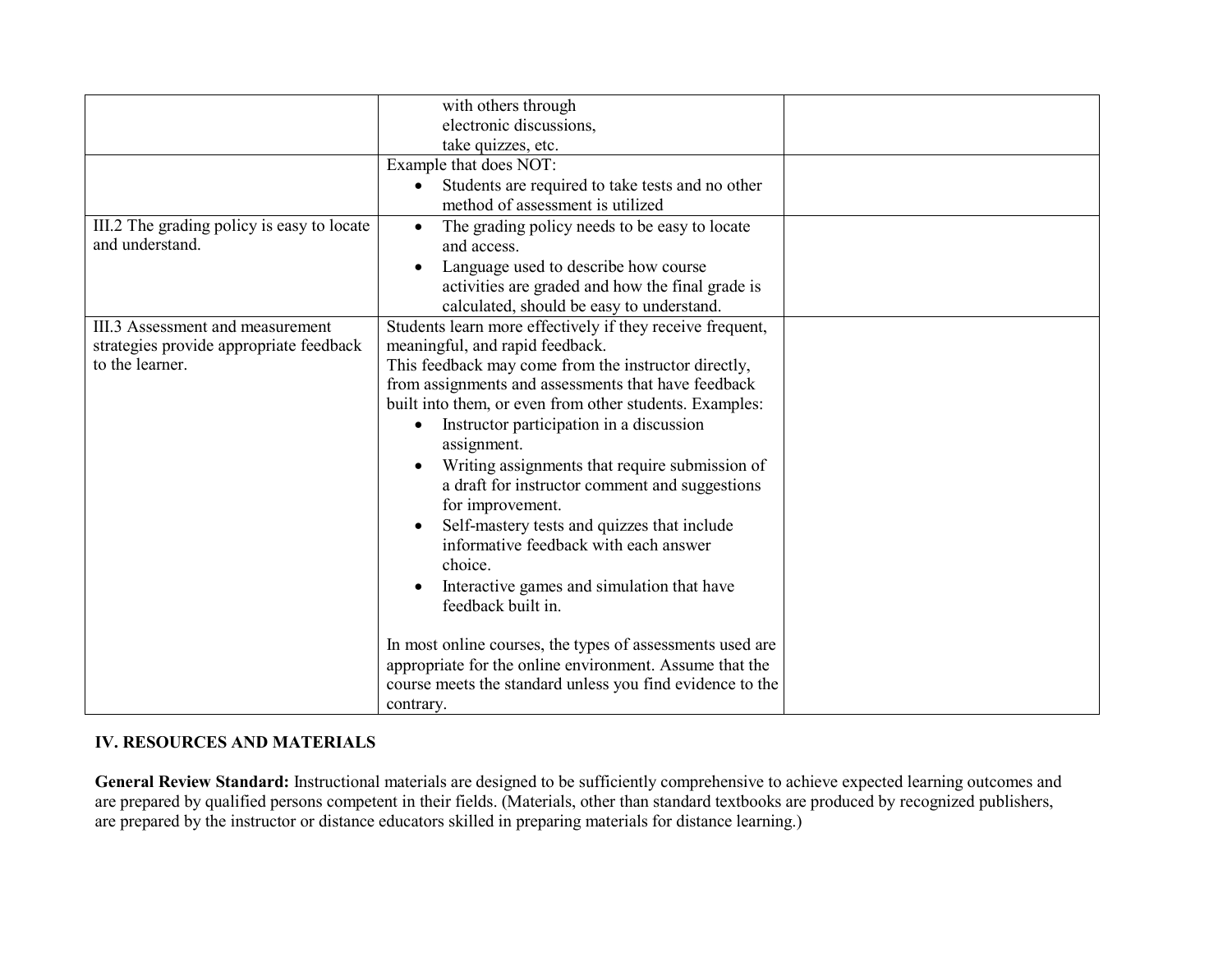| <b>Review Standards</b>                   | <b>Specifics</b>                                                | <b>Comments</b> |
|-------------------------------------------|-----------------------------------------------------------------|-----------------|
| IV.1 Resources and materials are easily   | If some of the course resources, including textbooks,           | <b>Comments</b> |
| accessible to and usable by the learners. | videos, CD-ROMS, etc., are unavailable within the               |                 |
|                                           | framework of the course website, investigate how students       |                 |
|                                           | would gain access to them, and examine their ease of use.       |                 |
|                                           | Examples:                                                       |                 |
|                                           | • If textbooks and/or CD's are used, titles, authors,           |                 |
|                                           | publishers, ISBN numbers, copyright dates, and                  |                 |
|                                           | information as to where copies can be obtained, are             |                 |
|                                           | listed.                                                         |                 |
|                                           | An area on the syllabus is devoted to required                  |                 |
|                                           | resources.                                                      |                 |
|                                           | Required software plug- ins are listed, along with<br>$\bullet$ |                 |
|                                           | instructions for obtaining and installing the plug-             |                 |
|                                           | 1 <sub>ns</sub>                                                 |                 |
| IV.1 Resources and materials are easily   | If some of the course resources, including textbooks,           |                 |
| accessible to and usable by the learners. | videos, CD-ROMS, etc., are unavailable within the               |                 |
|                                           | framework of the course website, investigate how students       |                 |
|                                           | would gain access to them, and examine their ease of use.       |                 |
|                                           | Examples:                                                       |                 |
|                                           | • If textbooks and/or CD's are used, titles, authors,           |                 |
|                                           | publishers, ISBN numbers, copyright dates, and                  |                 |
|                                           | information as to where copies can be obtained, are             |                 |
|                                           | listed.                                                         |                 |
|                                           | An area on the syllabus is devoted to required                  |                 |
|                                           | resources.                                                      |                 |
|                                           | Required software plug- ins are listed, along with              |                 |
|                                           | instructions for obtaining and installing the plug-             |                 |
|                                           | ins.                                                            |                 |

# **V. LEARNER INTERACTION**

**General Review Standard:** The effective design of instructor-learner interaction and meaningful learner cooperation is essential to learner motivation, intellectual commitment, and personal development.

| Rev<br>ndards<br>I AT<br>. v 11<br>,,,,,,,,,, | mecifics . | Λr<br>™en. |
|-----------------------------------------------|------------|------------|
|                                               |            |            |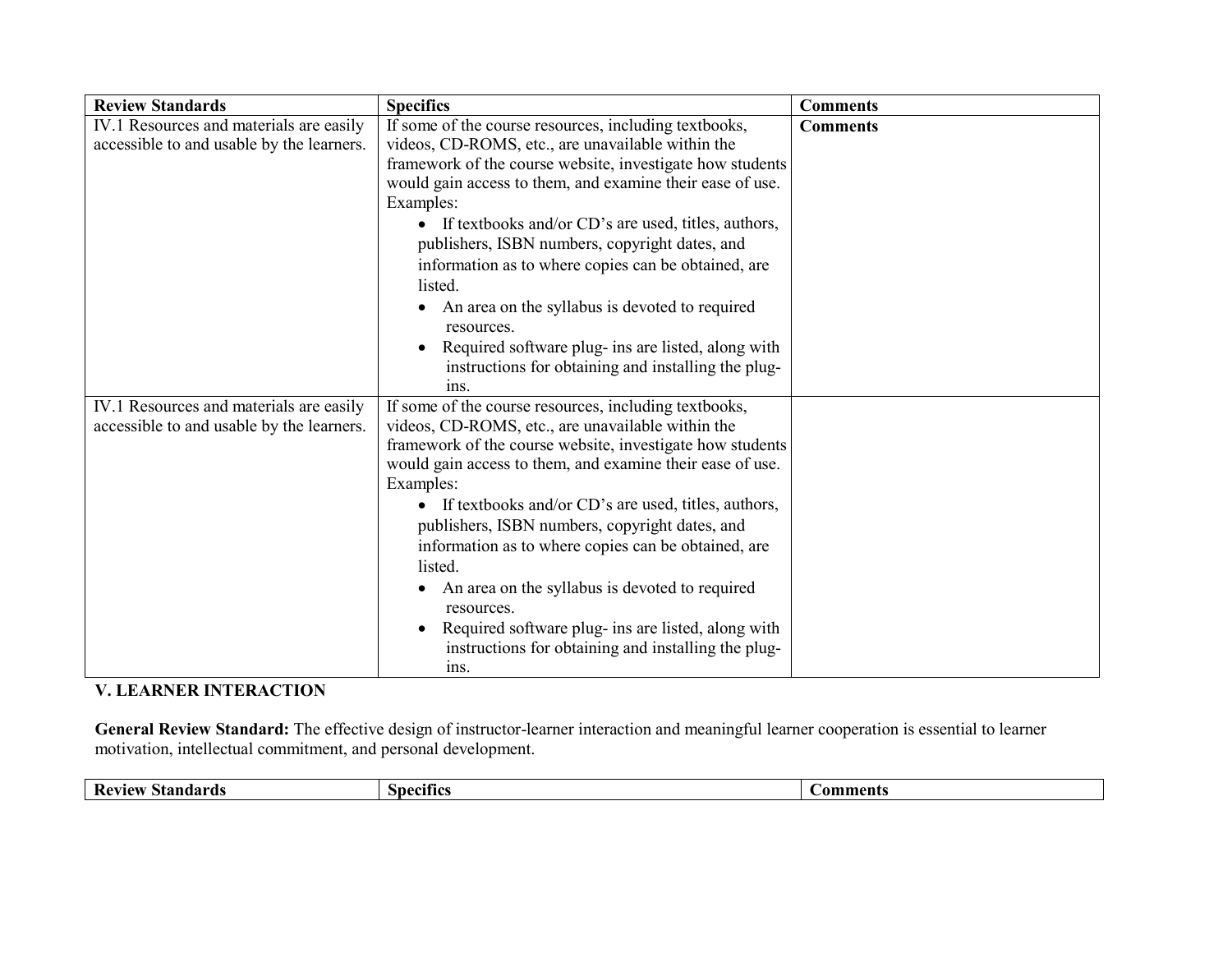| The course design provides<br>V.1<br>learning activities to foster instructor-<br>student, content- student, and if<br>student-student<br>appropriate,<br>interaction. | The learning activities in the<br>course should foster the following types of interaction:<br>• Instructor-learner: Self- introduction; discussion<br>postings and responses; feedback on<br>assignments; evidence of one-to-one email<br>communication, etc.<br>• Learner-content: essays, term papers, group<br>projects, etc. based on readings, videos, and<br>other course content; self-assessment exercises;<br>group work products, etc.<br>-learner (if appropriate): Self-<br>$\bullet$<br>introduction exercise;<br>group discussion postings; group projects;<br>peer critiques, etc.       |  |
|------------------------------------------------------------------------------------------------------------------------------------------------------------------------|---------------------------------------------------------------------------------------------------------------------------------------------------------------------------------------------------------------------------------------------------------------------------------------------------------------------------------------------------------------------------------------------------------------------------------------------------------------------------------------------------------------------------------------------------------------------------------------------------------|--|
| V.2 The student requirements for<br>course interaction are clearly articulated                                                                                         | A clear statement of requirements is<br>particularly important when a type of interaction<br>(e.g. participation in a discussion) is not optional.<br>What are the penalties for non-participation?<br>Impact on grade, etc.?<br><b>Example:</b> Students required to participate in discussions<br>are told how many times each week they must post original<br>comments, how many times they must post responses to<br>other's comments, what the quality of the comments must<br>be, how the comments will be evaluated, and what grade<br>credit they can expect for various levels of performance. |  |
| V.3 Clear standards are set for instructor<br>response and availability (turnaround<br>time for email, grades posted, etc.)                                            | Students need clear information about how<br>$\bullet$<br>quickly the instructor will respond and how<br>frequently he or she is available.<br>Informing students about instructor response and<br>$\bullet$<br>availability times prevents unreasonable<br>expectations from developing.                                                                                                                                                                                                                                                                                                               |  |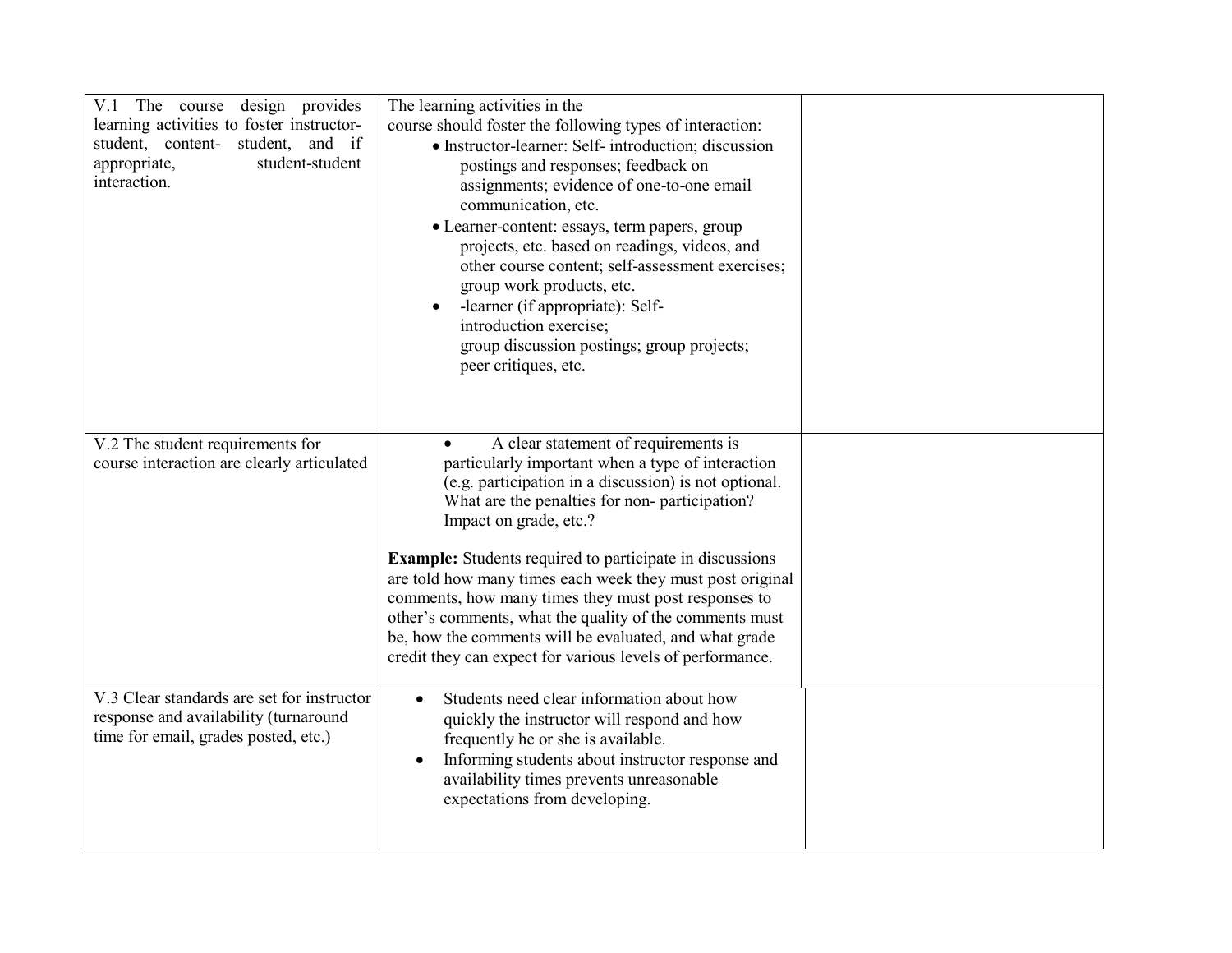| V.4 The course design provides a variety<br>of opportunities for interaction between<br>instructor and learner. | Students need to feel that the instructor is close at hand, but<br>the opportunities for interaction will vary with the discipline<br>of the course.                                                                                                                  |  |
|-----------------------------------------------------------------------------------------------------------------|-----------------------------------------------------------------------------------------------------------------------------------------------------------------------------------------------------------------------------------------------------------------------|--|
|                                                                                                                 | Look for examples such as:<br>An actively used and well-organized instructor-<br>facilitated discussion board.<br>Optional "electronic office hours" provided in<br>the chat room.<br>An invitation for the class to email the instructor<br>with individual concerns |  |

#### **VI. COURSE TECHNOLOGY**

**General Review Standard:** To enhance student learning, course technology should enrich instruction and foster learner interactivity.

| <b>Review Standards</b>                                                                                                                  | <b>Specifics</b>                                                                                                                                                                                                                                                                                                                                                              | <b>Comments</b> |
|------------------------------------------------------------------------------------------------------------------------------------------|-------------------------------------------------------------------------------------------------------------------------------------------------------------------------------------------------------------------------------------------------------------------------------------------------------------------------------------------------------------------------------|-----------------|
| VI.1 The selection and use of tools and<br>media supports the course outcomes and is<br>integrated with texts and lesson<br>assignments. | Look for evidence that tools and media used in<br>the course support related course outcomes,<br>and are integrated with texts and lesson<br>assignments.<br>Students should know how the tools and media fit<br>into the assignments and how they relate to the<br>course outcomes.<br>Make sure that the technology is not used simply<br>for the sake of using technology. |                 |
|                                                                                                                                          | For example: A course might require viewing video<br>materials, but it may not be clear whether some of the<br>video materials illustrate or support any course<br>outcome.                                                                                                                                                                                                   |                 |
| VI.2 Instructions for accessing course-<br>required resources at a distance library,<br>websites, etc.) are clear and easy to follow.    | Online students need to know about and be able<br>$\bullet$<br>to obtain access to educational resources by<br>remote access<br>Information on these resources should be<br>$\bullet$                                                                                                                                                                                         |                 |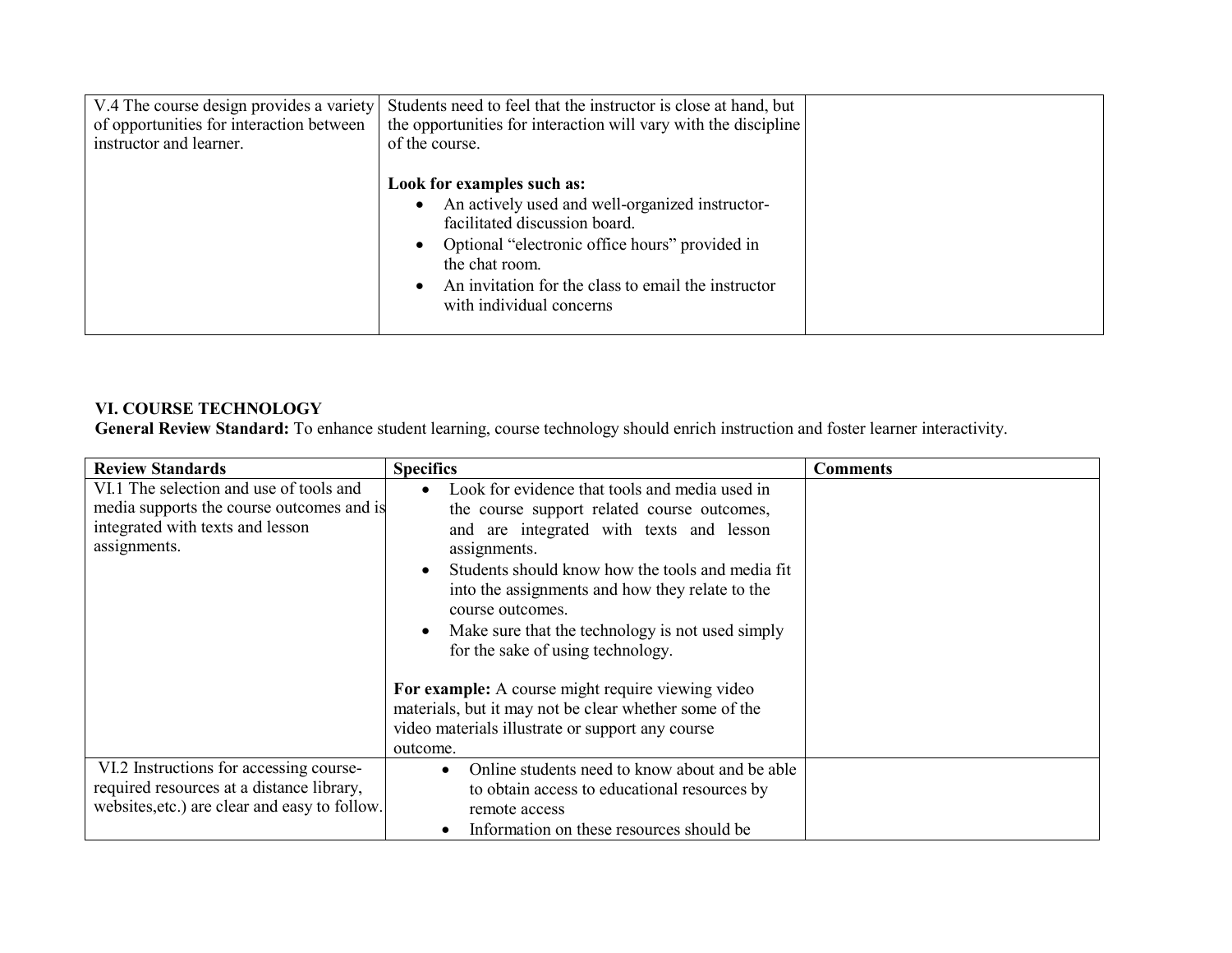| readily visible in an online class; clear<br>instructions on how to access them should be<br>provided. |  |
|--------------------------------------------------------------------------------------------------------|--|
|                                                                                                        |  |

# **VII. ADA AND COPYRIGHT COMPLIANCE**

**General Review Standard**: Access to course resources is in accordance with the Americans with Disabilities Act and U.S. copyright laws are followed.

| <b>Review Standards</b>                                                                                                                                                                                                                                                                                           | <b>Specifics</b>                                                                                                                                                                                                                                                                                                                                                                                                                                                                       | <b>Comments</b> |
|-------------------------------------------------------------------------------------------------------------------------------------------------------------------------------------------------------------------------------------------------------------------------------------------------------------------|----------------------------------------------------------------------------------------------------------------------------------------------------------------------------------------------------------------------------------------------------------------------------------------------------------------------------------------------------------------------------------------------------------------------------------------------------------------------------------------|-----------------|
| III.1 There is evidence of effort<br>to recognize the importance of<br>ADA requirements (such as<br>equivalent alternatives to<br>auditory and visual content, Web<br>pagelinks that are self-describing and<br>meaningful, and information conveyed<br>on Web pages in color is also available<br>without color. | Look for a statement in the syllabus that tells<br>$\bullet$<br>learners how to gain access to disability services.<br>Alternative means of access to course<br>information should be provided for students<br>who are hearing or visually impaired.<br>Look for equivalent textual representations of<br>images, audio, animations, and video in the course<br>website.<br>Presenting information in text format is generally<br>acceptable, because                                  |                 |
|                                                                                                                                                                                                                                                                                                                   | screen reader software (used by those who are<br>visually impaired) can read text.<br>All file names and web hyperlinks should have<br>meaningful names. For<br>instance, the link to take a quiz should say "Take"<br>Quiz 1", not "click here".<br>Icons used as links should also have HTML<br>tags or an accompanying<br>text link.<br>To accommodate students who are color<br>blind, color text should<br>also be identifiable by other methods (such<br>as bold, italics, etc.) |                 |
| VIII.2 No apparent violations of<br>copyright law exist within the course<br>content or related3                                                                                                                                                                                                                  | Self-explanatory                                                                                                                                                                                                                                                                                                                                                                                                                                                                       |                 |